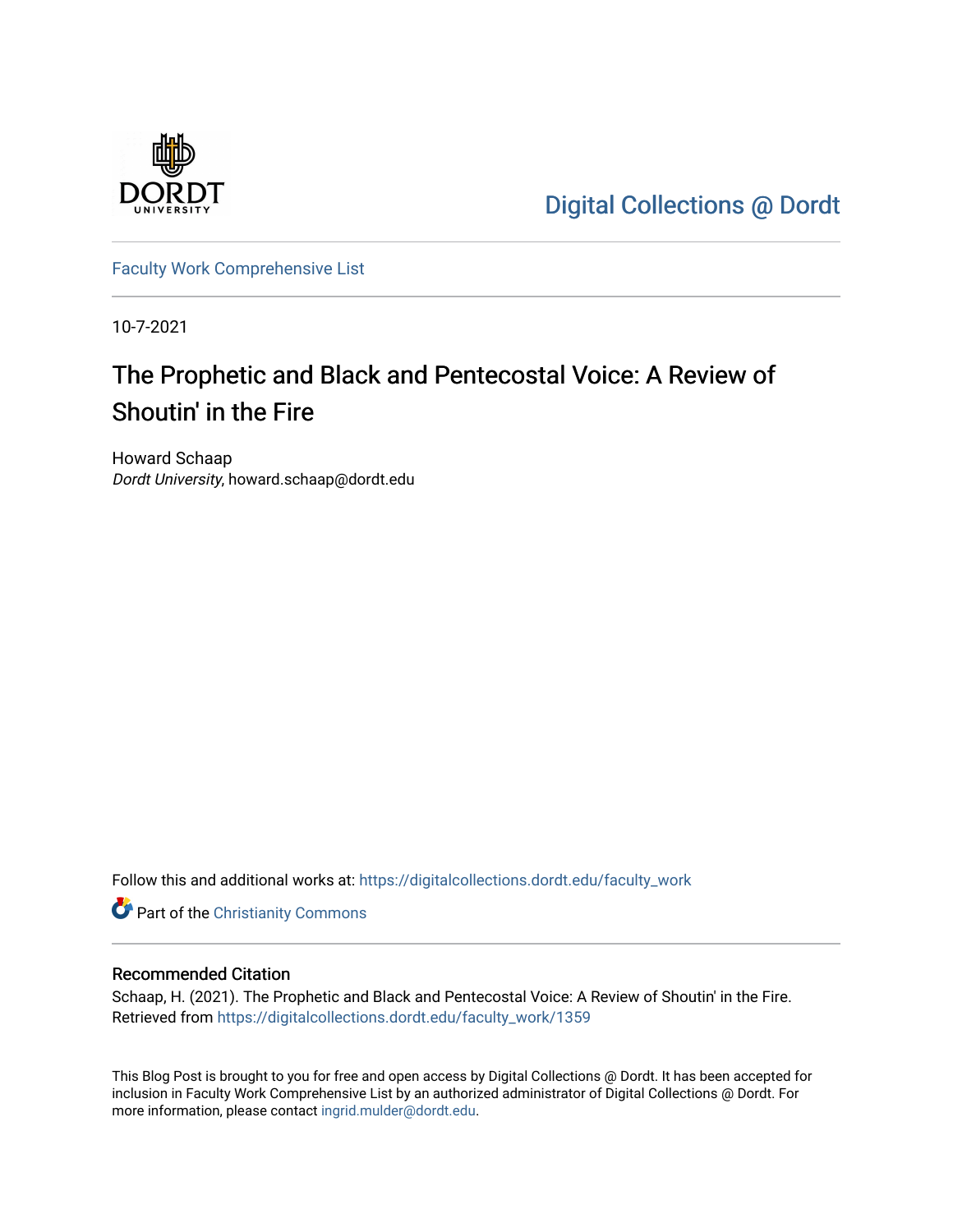### The Prophetic and Black and Pentecostal Voice: A Review of Shoutin' in the Fire

#### Abstract

"Shoutin' in the Fire is a series of personal essays with elements of memoir to them, but from the start, Stewart finds his voice in others' voices."

Posting about the book Shoutin' in the Fire from In All Things - an online journal for critical reflection on faith, culture, art, and every ordinary-yet-graced square inch of God's creation.

<https://inallthings.org/the-prophetic-and-black-and-pentecostal-voice-a-review-of-shoutin-in-the-fire/>

#### Keywords

In All Things, book review, Shoutin' in the Fire, American, epistle, Dante Stewart

#### **Disciplines**

**Christianity** 

#### **Comments**

[In All Things](http://inallthings.org/) is a publication of the [Andreas Center for Reformed Scholarship and Service](http://www.dordt.edu/services_support/andreas_center/) at Dordt [University](http://www.dordt.edu/).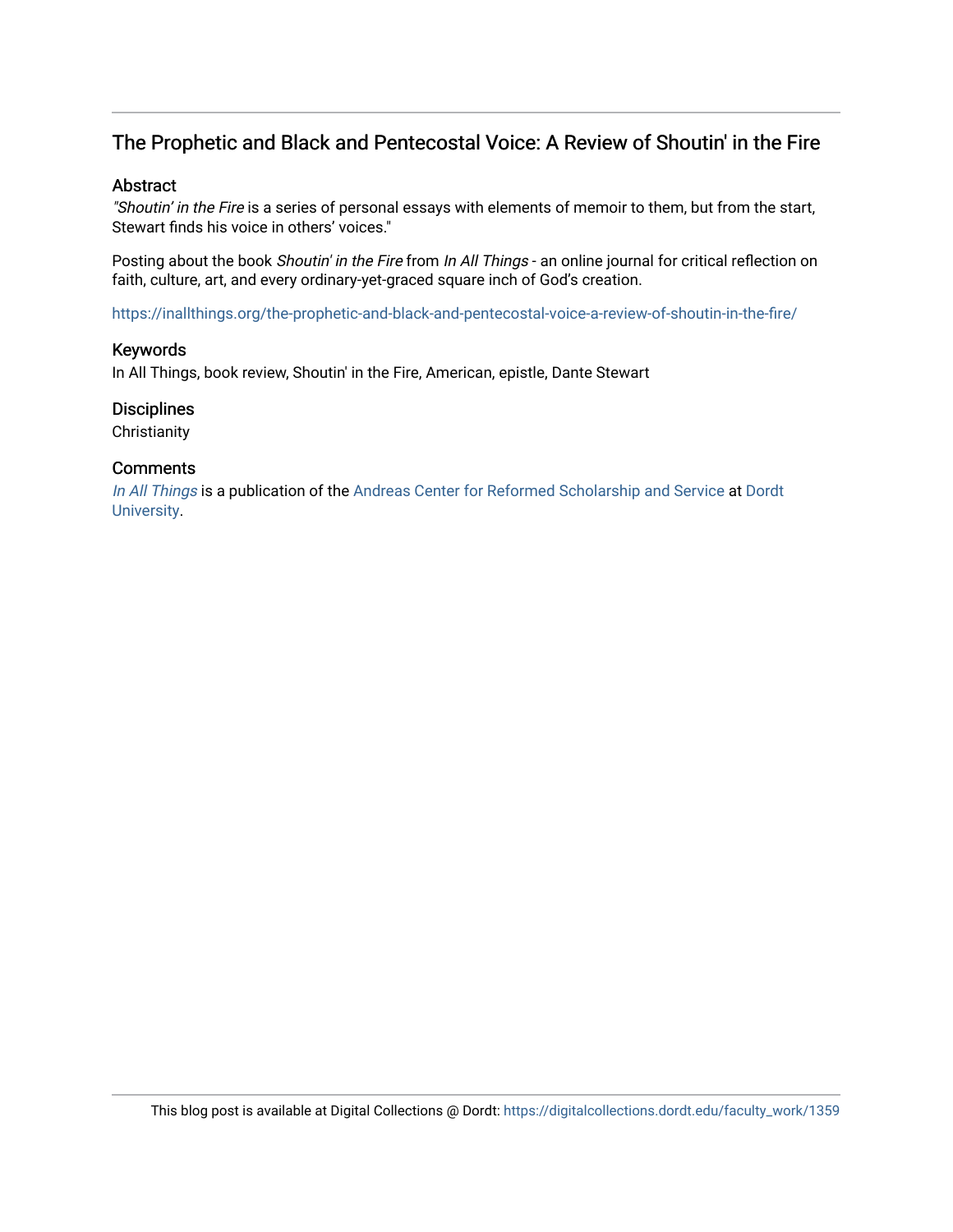## **The Prophetic and Black and Pentecostal Voice: A Review of** *Shoutin' in the Fire*

**[Howard Schaap](https://inallthings.org/author/howard-schaap/)**

**October 7, 2021**

**Title:** *Shoutin' in the Fire: An American Epistle* **Author:** Danté Stewart **Publisher:** Convergent Books **Publishing Date:** October 12, 2021 **Pages:** 272 (Hardcover) **ISBN:** 978-0593239629

"Find your voice." This was perhaps the earliest advice I was given about being a writer, a line that sounded mysterious and writerly—like a kind of vision quest I must undergo. "How does one go about finding one's voice?" is the necessary follow-up question, and the answer is anything but mystical: "Read other writers." At first blush, that advice seems counterintuitive. Won't my own voice get lost in the melee of other voices out there?

Hold that thought.

Like many college literature professors, I teach Paul Lawrence Dunbar's 1895 poem "We Wear the Mask" to my classes every year. "We wear the mask that grins and lies," the poem begins.

"It hides our cheeks and shades our eyes—

this debt we pay to human guile;

With torn and bleeding hearts we smile,

and mouth with myriad subtleties."

Admittedly, I bait my predominantly white classes, don't tell them anything about the author or context, which is the point of the lesson, that context matters. Students like the poem, attempt to read it from their own experiences. "This reminds me of people in society who wear masks when they're in pain," they'll say about the poem. Then I reveal that Dunbar was a Black poet during Jim Crow, that the "we" he's talking about are a people, Black people. "We smile, but oh the clay is vile beneath our feet, and long the mile," the poem goes on, illustrating that this is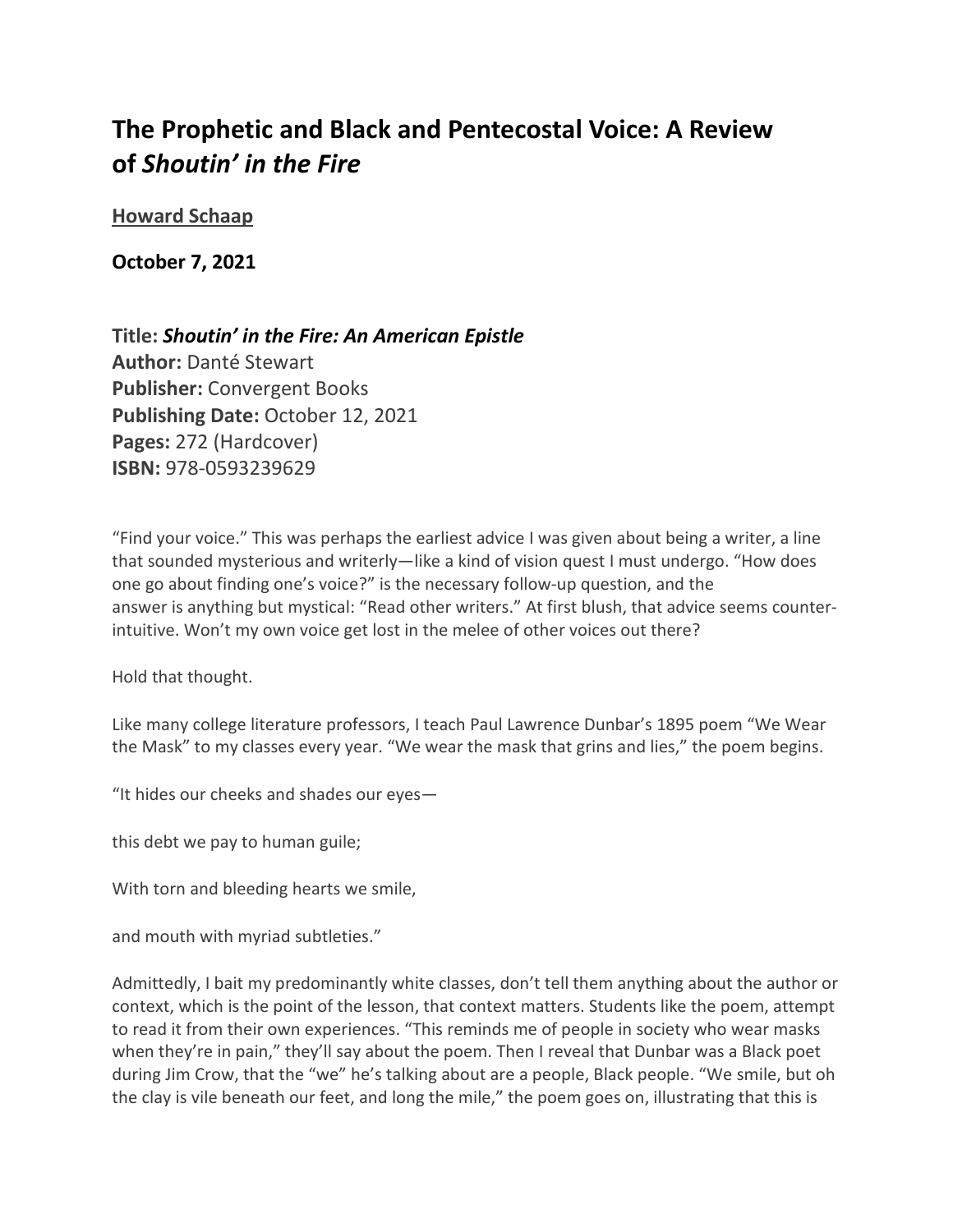not about the white college student experience, that white readers don't get to just own this poem.

In the first chapter of *Shoutin' in the Fire*, Dante Stewart recalls talking to his Clemson football coach. Things have not been going well on the field, Stewart has been missing workouts, and so his coach asks what's bothering him. "I gave some answers about how I was struggling with school or something," Stewart writes. "I knew how to maneuver my face and change my voice to make people feel bad for me. It wasn't my first time lying. I knew how to wear the mask" ("Wages"). The channeling of Dunbar is unmistakable, and it signaled to me where the powerful currents I had already felt in *Shoutin' in the Fire* were coming from.

There are many reasons to read Dante Stewart's new book *Shoutin' in the Fire*, but for me the most powerful reason is voice. One might argue that *Shoutin' in the Fire: An American Epistle* is about Dante Stewart finding is voice—or, more specifically, about losing his voice within white evangelical spaces, finding it again in Black, rural, Pentecostal spaces and in Black literature, and then using that voice to pen a love letter to Black people.

From the very first lines of his introduction, "Fire," Stewart's sentences carry you along. "There's an old King James Version Bible sitting on my bookshelf," Stewart begins. "It is black, rugged; the gold lining on the pages shines as light hits it. The jacket is missing, and the threads have unloosened from one another over the years. It has been tried. It has traveled across the South, across time." It's a lovely beginning, but Stewart is about to get a whole lot more specific. "When I open up this old Bible, dusty words emerge, conjuring up memories of poetic sermons and sweaty mics smelling of old stank breath." Throughout *Shoutin' in the Fire*, Stewart reminds us of his South Carolina, Pentecostal roots, of "livers and hot sauce" and sweaty church services that run late into the night. That's another thing about voice: it isn't generic, it's specific, located in the details of the place.

But voice is not just something individualized, either—it's not about you. *Shoutin' in the Fire* is a series of personal essays with elements of memoir to them, but from the start, Stewart finds his voice in others' voices. For example, his mother's voice: "When she recited scripture, she spoke it poetically, adding the old *eth* at the end of words like the King James Version did…This was her language," he insists. "It was the language of my grandmother, the language of her mother, the language of all the Black folk between our yellow house, my grandma's red brick house, and the white-stained brick church that told us we were somebody" ("Fire").

Stewart, who has written for *The Washington Post*, *Christianity Today*, *Comment Magazine*, and *The Witness: a Black Collective*, is also a talented preacher. That preaching background is also on display in *Shoutin' in the Fire*, especially in his use of repetition and parallel structure to make a repeated point, the way a boxer lands regular, loaded body blows: "So I return to this old King James Bible," Stewart writes in the introduction,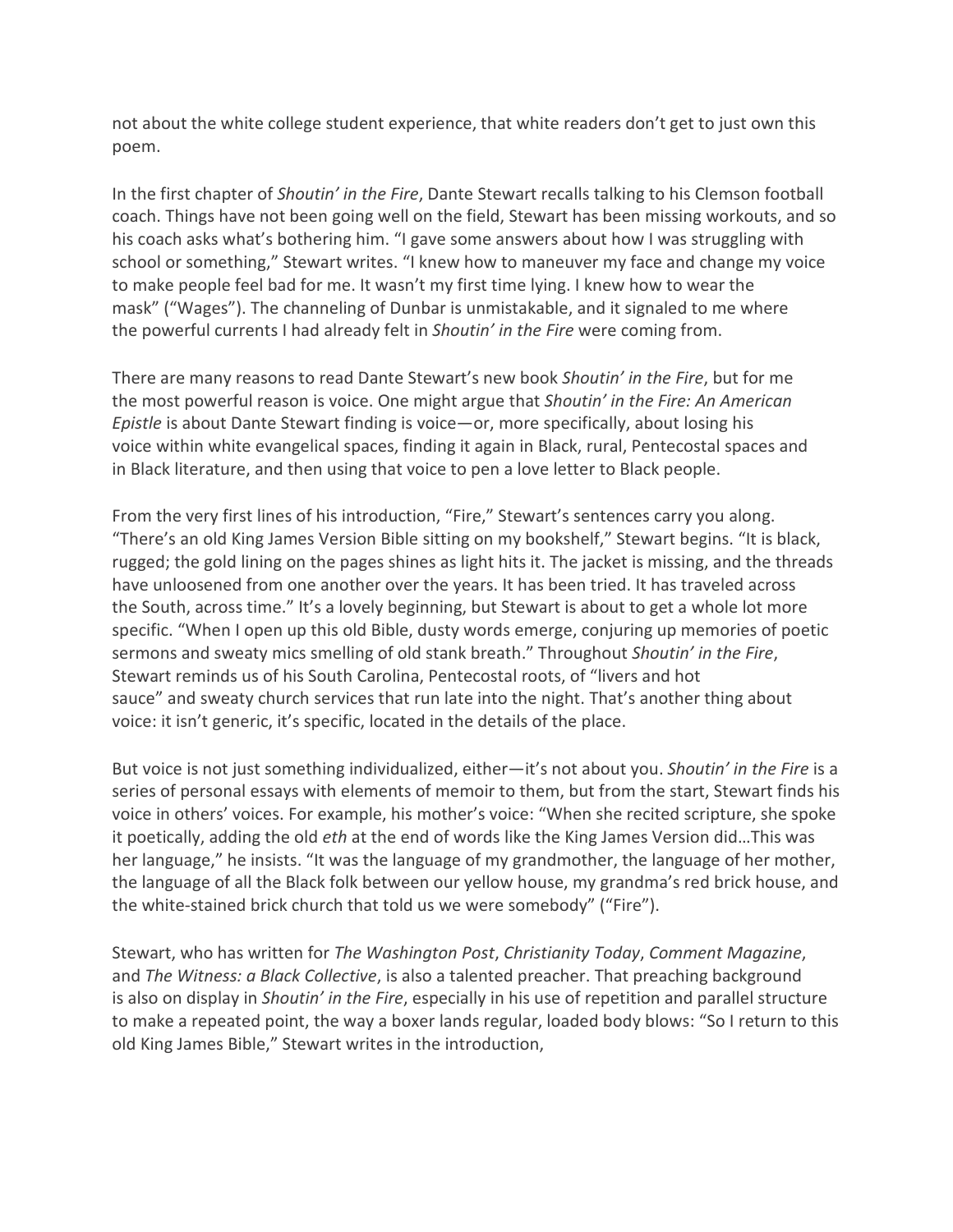…and our Black prayers, and Black sermons, and Black songs, and Black poems, and all the ways Black folk have learned how to live in a country that doesn't not love us. I return because I have so much more to learn about love—and how to love in ways that are honest, and brutal, and beautiful. I return because there is something to be said to me. I don't go to that old Bible and our Black books and words to convince myself that the terrible things will eventually get better. No. I return because I know there is something about these words that the old Black country folk held onto in the burning. ("Fire")

Then, there in chapter one is the reference to Dunbar, and from there, the voice only gets deeper and more complex as it weaves in so many voices from Black culture and literature: Martin Luther King, Jr., James Baldwin, Toni Morrison, Langston Hughes, Ta-Nehisi Coates, [and many other](https://podcasts.apple.com/us/podcast/shoutin-feature-conversation-dant%C3%A9-stewart/id1556164581?i=1000537598560) authors which are influences in Stewart's voice and shape the book. This is the secret to the memorable voice of *Shoutin' in the Fire*, it contains multitudes—or, better, as the chapter "Flooding" explains via reference to a Toni Morrison essay on memory, voice that comes "from the ancestors," like this has deep, river-like channels.

Notoriously, memoir can be self-aggrandizing, a trap Stewart avoids by making himself anything but the hero in *Shoutin' in the Fire*. "Wages" and "Terror" tell the story of Stewart's rise within white, evangelical, Reformed churches, a story in which he plays the part of an anti-hero. Along the way, Stewart denigrates his Black Pentecostal upbringing in the most painful terms, becoming convinced "that Black Pentecostals like us were not really saved," and even doubting his own baptism, announcing to his mother that he will get rebaptized because he didn't feel they "did it right" ("Wages").

Of this time in his life, Stewart reflects, "The more I pursued white Jesus and his disciples, the more I learned about what felt like the 'right' kind of Christianity. The more I learned how to get into arguments to pick apart someone else's experience. The more I learned to distrust others" ("Wages").

This subplot within *Shoutin' in the Fire* could also be called "The Education of Dante Stewart," and it traces how different voices, from a Black coworker to his wife Jasamin, help return Stewart to his roots, to himself, and to a restored vision for life.

Key in the process is the death of Alton Sterling, one of the public executions of Black men that jars Stewart out of his enchantment with white evangelicalism. While interning at an evangelical Reformed church, Stewart is confronted with the execution of Alton Sterling on his phone:

"My social media feeds were flooded with a video of a man in a red polo, with a wrinkled white T-shirt underneath. His haircut reminded me of the cuts that my brother would give all my cousins when he became the hood barber. His cheeks were pronounced, his teeth gold and his gap as wide as his lips when he smiled. This man's shirt was oversized, the same way we used to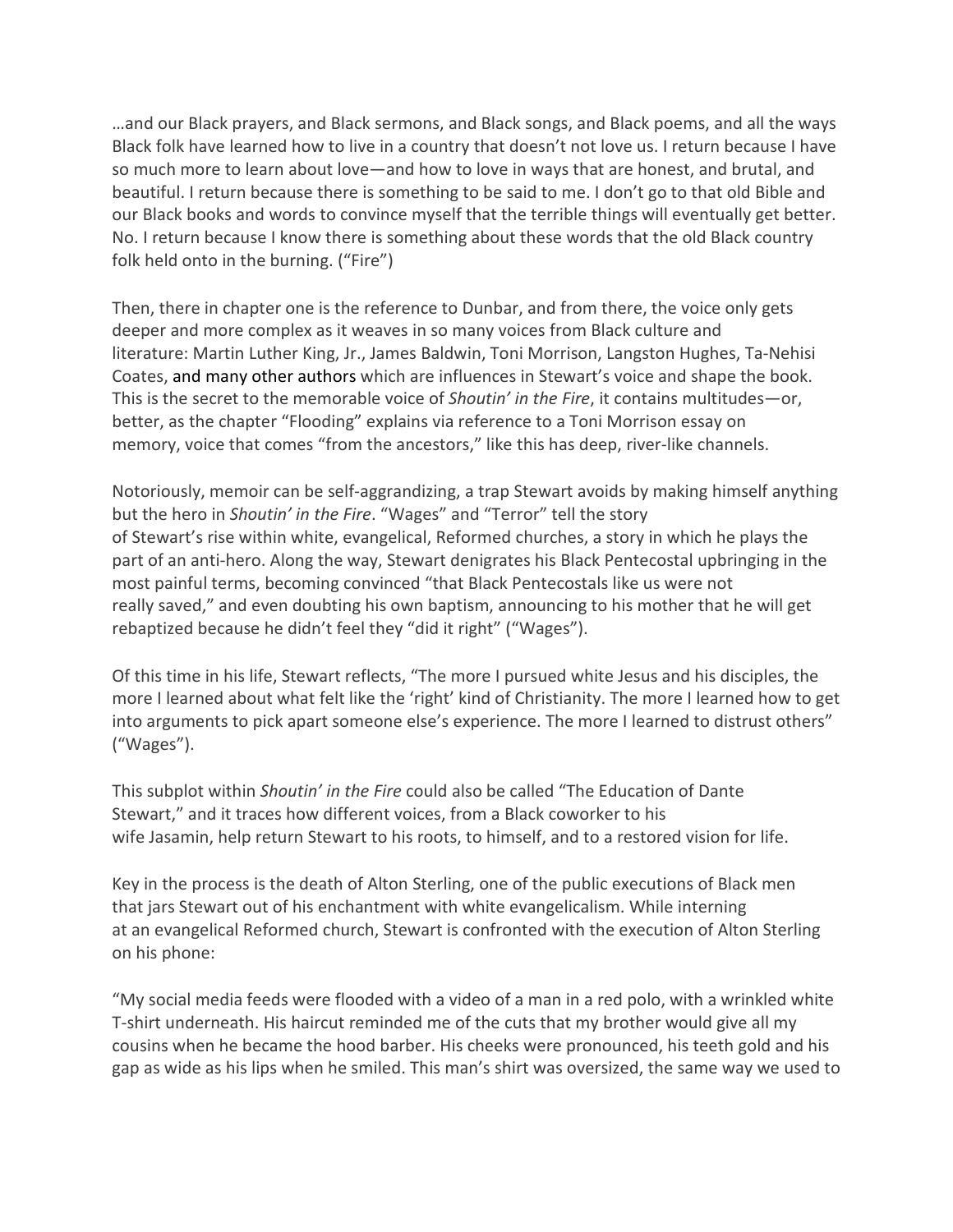wear oversized white shirts with denim Girbauds, trying to see whose color-coded straps matched, like we were our own fashion show." ("Terror")

As he watches Sterling hit with "a defenseless hit," tased, and then shot five times, the correlation is too much to bear, too close to home.

Out of this crisis, a "white brother" from church gives Stewart a book, Martin Luther King, Jr.'s, *Where do we go from here: Chaos or Community?* It is, he admits, the first book by a Black author he's read. King, in turn, quotes James Baldwin, who especially opens up the Black literary universe for Stewart. "After I'd finished reading King and Baldwin," Stewart notes, "I started to speak up differently about things I was seeing both in my church and in the country. People didn't believe me, but that didn't scare me anymore. This time, I knew what I was talking about. I had the voices of the ancestors with me" ("Rage").

Of course, *Shoutin' in the Fire* isn't pure memoir. The essays are closer to interconnected personal essays, mixing memoir and theology. Stewart's starting point is this question: What does it mean to be Black and Christian and American, especially when America is on fire? The book's title takes its inspiration from the story of Shadrach, Meshach, and Abednego, one of his mother's favorite stories, "the three boys who endured unspeakable horrors, who had the audacity to live and dance and to shake off the chains." These boys, Stewart goes on to explain, "underwent two fires: a physical burning in a furnace, and a prolonged burning, set ablaze by empire."

Throughout the book, this image of being on fire is a flexible metaphor for Stewart. On the one hand, there is the fire of American violence against the Black body that stretches back to his forebears' experience with Jim Crow to specific examples in the present, from Mike Brown through Alton Sterling and Philando Castile and so many others to George Floyd and beyond. On other hand, the response of "shoutin'" in that fire is a particularly Black, Pentecostal, and prophetic response. Here, Stewart conjures the figure of Bishop, his long-time pastor and the services in his Swansea, South Carolina, Pentecostal church: "The sermons that we heard were part poetic oration, part folk wisdom, part celebration. Each was meant to move our bodies and our hearts. Each was meant to make us burn with fire—the fire of the Holy Ghost, that is. We were meant to burn, like lamps in dark places, with our dark faces and beautiful bodies. The message that we received were that our bodies mattered" ("Back Roads").

It's this message, one of love for Black people, that ultimately gives the book its subtitle: "an American epistle." Stewart's story is of leaving the shallow "triumphalism" and blindness to history in white spaces and returning to his Black roots and Black Pentecostalism and Black literature. "I needed to give voice to being fully Black and fully Christian," Stewart declares.

"The Jesus I preached must make us *free*, not quiet. Not just Christian but Black. I needed to be around other Black folk who knew about the apathy of white folk to dead Black bodies. Who knew about anointing oil, midnight tarrying services, pig feet and livers with hot sauce, praise